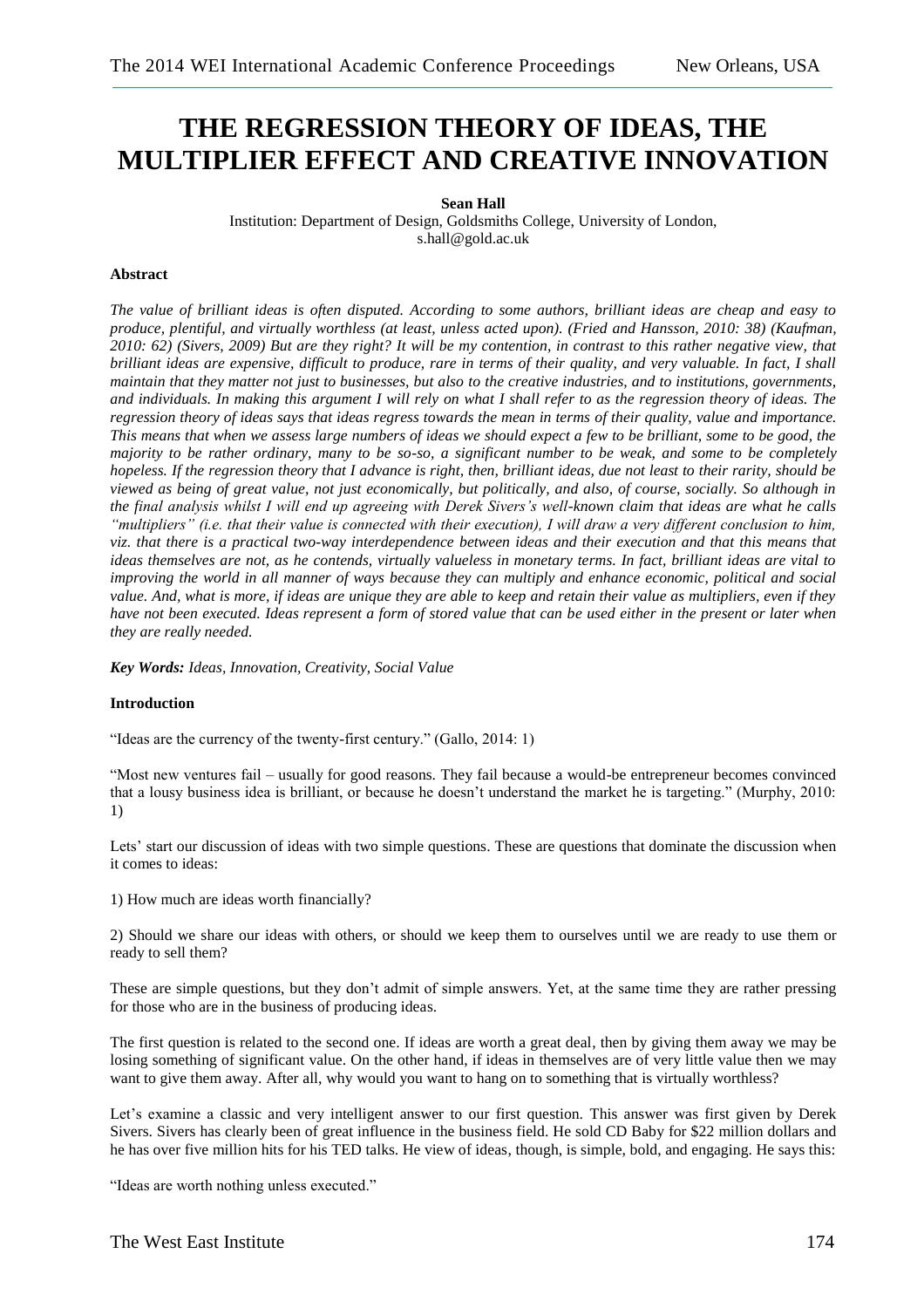Is he right though? And if he is, in what sense is he right?

Sivers's argument comes from at the piece he wrote on  $28<sup>th</sup>$  July 2009. In this piece his focus is on the greater value of doers or executers as opposed to thinkers or conceptualisers. He says:

"It's so funny when I hear people being so protective of ideas. (People who want me to sign an NDA to tell me the simplest idea.)

To me, ideas are worth nothing unless executed. They are just a multiplier. Execution is worth millions.

Explanation:

| <b>AWFUL IDEA</b>          | $= -1$           |
|----------------------------|------------------|
| <b>WEAK IDEA</b>           | $=1$             |
| <b>SO-SO IDEA</b>          | $=$ 5            |
| <b>GOOD IDEA</b>           | $=10$            |
| <b>GREAT IDEA</b>          | $= 1.5$          |
| <b>BRILLIANT IDEA</b>      | $= 20$           |
|                            |                  |
| <b>NO EXECUTION</b>        | $=$ \$1          |
| <b>WEAK EXECUTION</b>      | $=$ \$1000       |
| <b>SO-SO EXECUTION</b>     | $=$ \$10,000     |
| <b>GOOD EXECUTION</b>      | $=$ \$100,000    |
| <b>GREAT EXECUTION</b>     | $=$ \$1,000,000  |
| <b>BRILLIANT EXECUTION</b> | $=$ \$10,000,000 |

To make a business, you need to multiply the two.

The most brilliant idea, with no execution, is worth \$20.

The most brilliant idea takes great execution to be worth \$20,000,000.

That's why I don't want to hear people's ideas.

I'm not interested until I see their execution."

Main Body of Paper

Sivers certainly has a very interesting way of thinking about the value of ideas. (1) The key question though is this: Is he right? Let's go slowly. The first claim made by Sivers is that ideas, if they are not executed, are worth "nothing". This claim is made in the third line. But then we also have the claim at the end of the piece that brilliant ideas (with no execution) are worth "\$20". So ideas have already risen in value from nothing to \$20 in just over twenty lines of text – which is a not an insignificant rise in value. Yet this change in the assessment of how we value ideas is instructive because it reveals confusion in terms of what Sivers is arguing about. The confusion here seems to be between the numerical value of the multiplier for a brilliant idea (which is "20") and the notion that "20" represents "\$20" in terms of value.

To get a handle on what leads to this confusion between a nominal value (20) and a monetary value (\$20), let's say you run a business. You are making fruit drinks and your profits total \$10,000 dollars per year. But I have a brilliant idea that will allow you to make 20 times that amount. This is Derek Sivers's multiplier effect in action. This means that were I to tell you the idea you would end up making \$200,000 profit per year. So my idea is worth an extra \$190,000 dollars to your company. Even considered as a multiplier, then, ideas appear to be worth a great deal. But as I don't make fruit drinks myself I have no real reason to execute the idea. After all, I am in the business of producing ideas and not in the business of producing fruit drinks. Moreover, I have no desire to start such a company because I have other interests. This means that the only way I can make money from the idea is to sell it rather than execute it. Now it may be the case that you don't want to buy it. But then you lose out on an extra \$190,000 dollars. So the "20" in Sivers's table should not to be thought as representing money; instead, it should be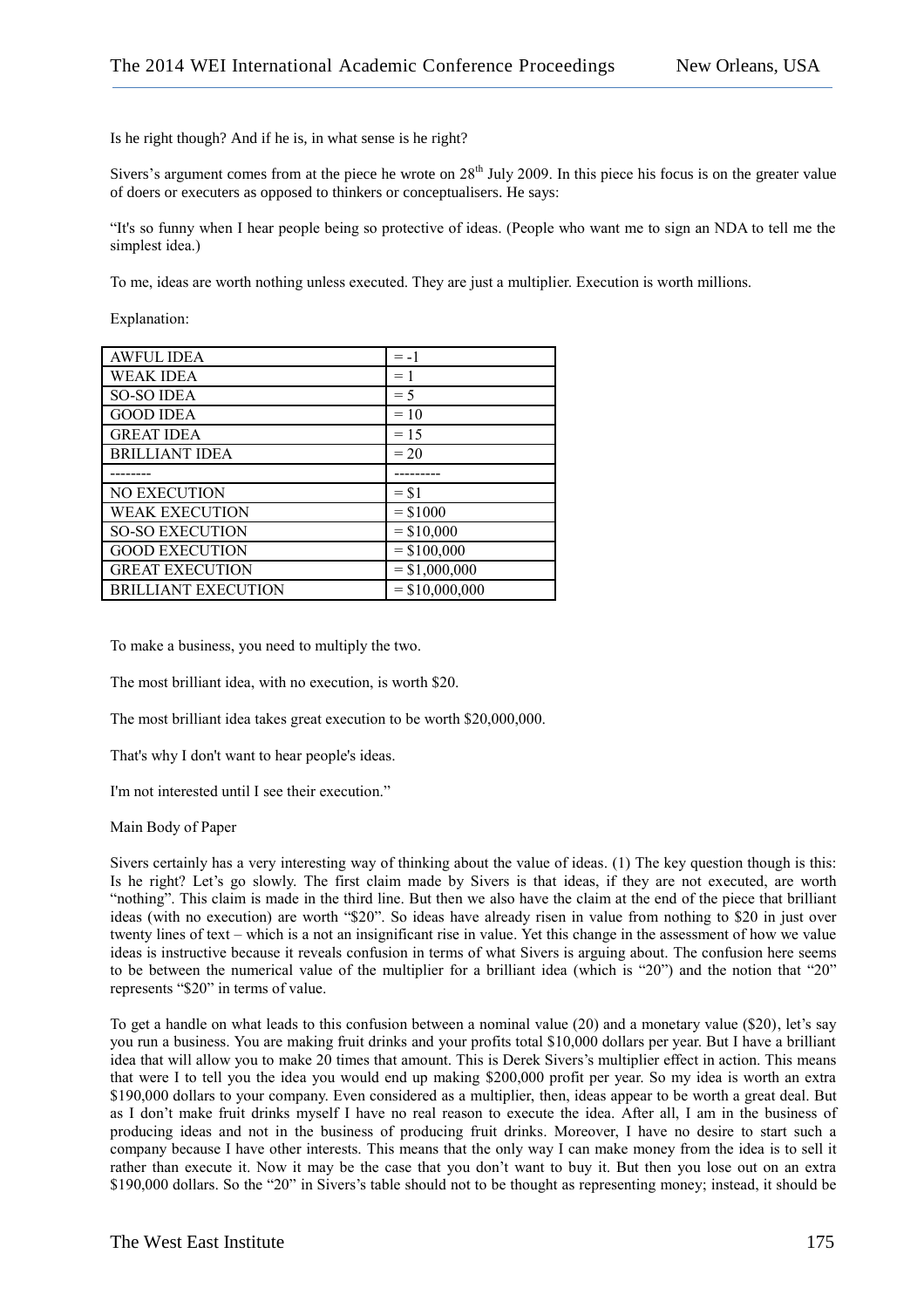thought of as much more like an interest rate. The multiplier effect is about how much more money you will make by using the idea than you would without it. Like an interest rate, the multiplier itself cannot simply be valued in terms of money. It is rather like asking: What is 3% worth? There is no answer to this question unless you know what you are applying the percentage figure to. The same holds for Sivers's notion that ideas are multipliers. The value of the idea depends on what you apply it to, how you apply it, but also to what you could apply it to. (Here I believe there to be both "potential" value in the idea, and in what Sivers emphasizes, which is the "execution" value in the idea).

Lets' go now deeper into Siver's argument. If we are to believe Sivers you should not sign NDA (a Non-Disclosure Agreement) to get what he calls a "simple" idea (maybe he thinks that complex ideas are different). In order to make a judgment about the cogency of this argument we should see what happens if we start by ranking levels of execution and then ask about the values of the corresponding ideas that we might link with them. Let's do this by turning Derek Sivers's table upside down and making some adjustments to the value given to ideas. Here it is:

| <b>BRILLIANT EXECUTION</b> | $=$ \$10,000,000 |
|----------------------------|------------------|
| <b>GREAT EXECUTION</b>     | $=$ \$1,000,000  |
| <b>GOOD EXECUTION</b>      | $=$ \$100,000    |
| <b>SO-SO EXECUTION</b>     | $= $10,000$      |
| <b>WEAK EXECUTION</b>      | $=$ \$1000       |
| <b>NO EXECUTION</b>        | $=$ \$1          |
|                            |                  |
|                            |                  |
| <b>BRILLIANT IDEA</b>      | $= 20$           |
| <b>GREAT IDEA</b>          | $=10$            |
| <b>GOOD IDEA</b>           | $=1$             |
| <b>SO-SO IDEA</b>          | $= 0$            |
| <b>WEAK IDEA</b>           | $= -1$           |

Now things look a little different. In this instance, when assigning values to ideas you might want to assume that you have a team of people that work for your company who you trust, and who are capable of taking a given project and delivering it with what we might call "great execution." Then we can follow this by being rather more realistic about the advantages of brilliant, great or good ideas over those that are so-so, weak, or awful. (2)

For the sake of argument let's suppose that companies such as Google or Microsoft have teams like that are able to produce ideas that are for the most part above the so-so threshold. Then, furthermore, let us assume that we have the opportunity to hire another set of people (let's call them "creatives") to come up with ideas that may be executed. They could be internal employees, or else management consultants, advertising executives, product designers, or graphic designers (i.e. people that come from outside and that are hired in.) How much should you pay these "creatives"? The answer, of course, should be linked with how much extra revenue the company will make as a result of the quality of the ideas they submit. And that, I think, is not only the right answer, but also the answer that the aforementioned companies are likely to accept. Indeed, to see that this must be right just consider for one moment the value of ideas that might just be sketched on the back of a napkin for you by designers such as Jonathan Ive, James Dyson, Ron Aarad or Ralph Lauren, by artists such as Jeff Koons or Damien Hirst, or by architects such as Richard Rogers or Frank Gehry. Even from this brief and basic list of people you can see immediately why you might pay handsomely for one of their brilliant ideas. After all, is it really plausible to argue that the value of the unexecuted ideas of any of these individuals should be valued at \$20 as Sivers seems to want to claim? It doesn't seem so. But even if Sivers is right, is it at all likely that any of these individuals might be persuaded by his argument that their (unrealized) ideas are worth almost nothing? I think if any of us could buy an unexecuted idea from Jeff Koons or Frank Gehry for \$20 or less I think that we would be more than happy.

Ideas Galore: Alka-Seltzer, Swan Vesta Matches, and Skinny Jeans

So far, all of this is still a little theoretical. After all, for my revised table to be applicable we need to know more about how the various numbers are assigned to various ideas in the first place. For example, on Sivers's original scheme we might ask: Why is a so-so idea worth half of a good idea? Why isn't a so-so idea worth one rather than five? Does this mean that two so-so ideas are worth the same as one good idea? And why is he so sure, as I said before, that weak ideas can make you money if they are well executed? Leaving some of these tricky questions about how we should compare the value of various ideas aside for one moment, let's look at some concrete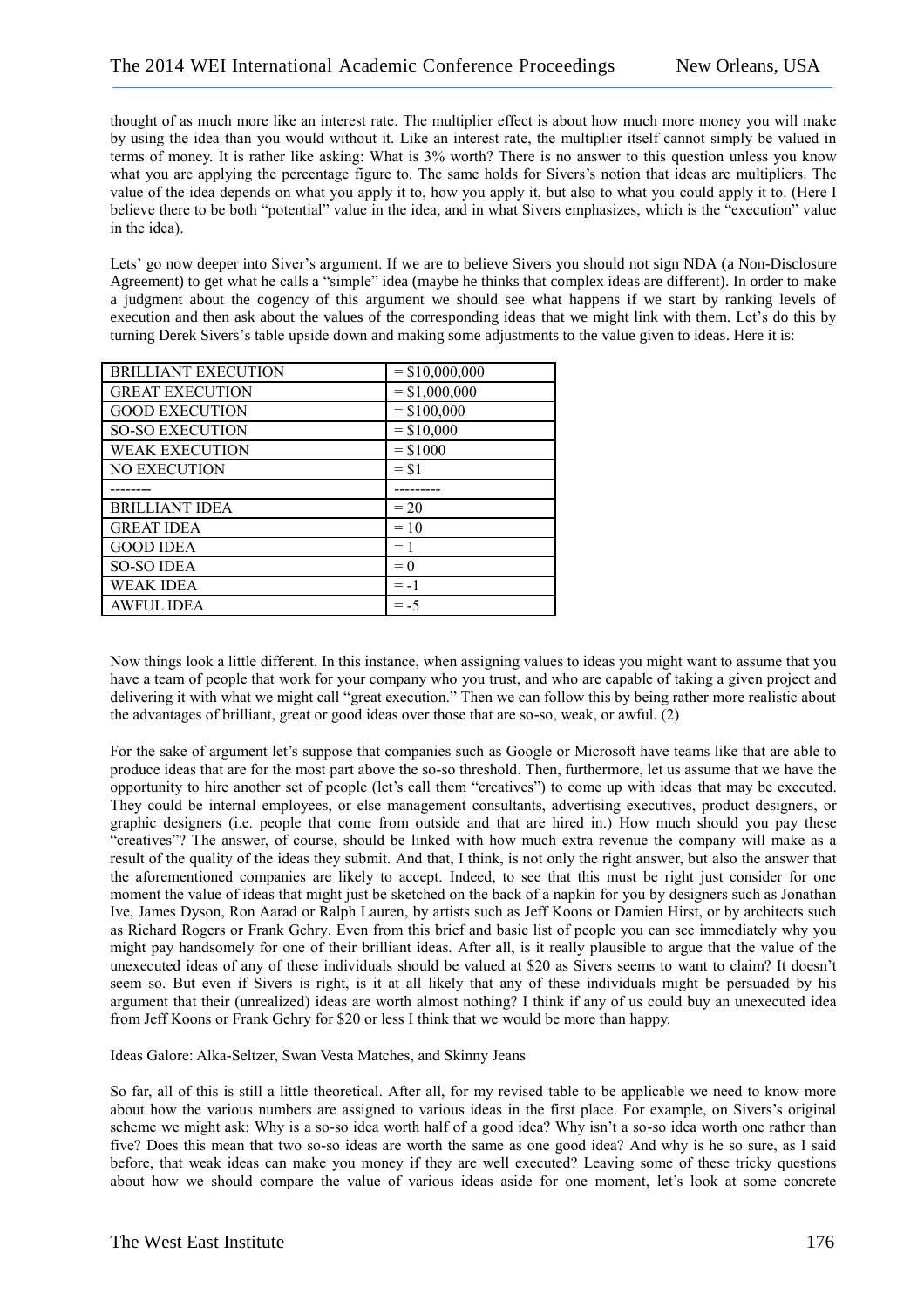examples and examine how both brilliant ideas and weak ideas have had significant effects on company profits and sucess.

Take Alka-Seltzer. An advert for the product was once produced that employed a fairly so-so idea from an advertising executive. The idea was that of showing how the product was to be used by the dropping a tablet into a glass of water. The idea came from Jack Tinker & Partners, who were the advertising company engaged to sell that very product during the filming of the advert. Instead of dropping one tablet into the glass, though, it was later suggested that they should drop in two. And this is what happened as a result of the new idea: sales virtually doubled. When two tablets are dropped into the glass sales virtually doubled because those who bought the product were influenced by the well-known psychological phenomenon of social confirmation, and so they simply copied what they saw. It was thus that a so-so idea became a brilliant idea.

So how much is this idea worth if it nearly doubles sales? The answer is obvious: it is worth roughly twice whatever the sales are already. Is this an execution of an idea though? Well, in one sense it is. But the execution takes no effort and it is performed in virtually no time so it doesn't require very much to make it happen. And it is clearly not subject to what we might refer to as "execution grading" in Siver's sense; we can't say that dropping an extra tablet into this glass was done brilliantly, as opposed to in a way that was good or simply so-so. There is no value that can be calculated in terms of the grading of its execution. It is the value of the idea when it is simply and immediately acted upon that matters in this case. Without the idea sales don't double. And in that sense the idea is everything.

The Alka-Selzer advert used an idea that was nearly the same as the one later used in the tagline on many brands of shampoo: "Lather, rinse, repeat". Rather like the Alka-Selzer example, by getting consumers to conform to the instructions (in this instance the tagline was also devised by an advertising company) companies managed to increase shampoo use and hence sales. This increase in sales was, once again, down to a simple idea that specified an action. Advertising of this kind, then, seems to be very much fixed in a world of ideas and not so much in that of execution. And the idea in question has a dramatic effect on sales. Without the idea sales don't rise. And that is why this sort of advertising technique has become a staple on MBA Programmes.

Consider another example. Look at the standard Swan Vesta match box and ask what you notice. The answer might be that you don't notice anything. But what you should be looking for is not something that is there, but something that isn't. What isn't there is the striking pad on the other side of the box. This is because whilst Swan Vesta used to have two striking pads, they realized (once someone had sold them the idea) that they could make do with one. And this idea saved them a large amount of money because they now only needed half the number of strike pads. Yet again the idea was simple. It was also an idea that the people who thought of it could not use themselves. After all, they were not in a position where they would want to set up their own matchstick company. So, once more, the quality of how the idea might be executed, which is the focus of Sivers, did not arise.

There are other instances of very simple ideas that work to increase value or save money for companies too. Suppose that you work for a company that makes jeans. The brand is the world leader. You are charged with increasing sales. You have a large design and advertising budget to help achieve this aim. How do spend it? It may strike you that you need a brilliant idea. But maybe the best idea is not to think about increasing sales but to think about cutting costs. Here is an idea for doing that. You change the emphasis in your advertising to direct consumers away from baggy jeans towards very skinny jeans. Here's why. If you produce skinny jeans that means you may be able to get away with using around half the amount of denim as you would have done if you had sold baggy jeans. You then save a fortune on materials and you can still charge the same price. Again, you yourself have done very little in the way of execution (except perhaps commission a few designers to redesign your jeans). You have just had an idea that your advertisers will promote and which the manufacturer will put into action (even the action now can be outsourced at little cost). And if you undertake to do this before your competitors have the same idea then your advantage may be even greater. And that is also why companies often engage in the sort of industrial espionage that will yield them knowledge of what their rivals might be about to do next. Companies are protective of any new idea that they are working on – as any Apple executive will tell you.  $(5)$ 

Execution Can Make You Millions and Execution Can Lose You Millions

To summerise so far. For Sivers execution is everything. Ideas are near to nothing. But as curious is the notion that so-so ideas will still lead to financial success. The difficulty with this view, as I see it, is that execution may lead to you losing money as often as it may lead to you enjoy the opposite effect. This is because whilst ideas in themselves are not risky (at least if they are not executed), execution can be very risky indeed, especially when the idea that is executed is, contra Sivers, weak or so-so. To make this clearer, let's compare the cost of carrying out awful, weak,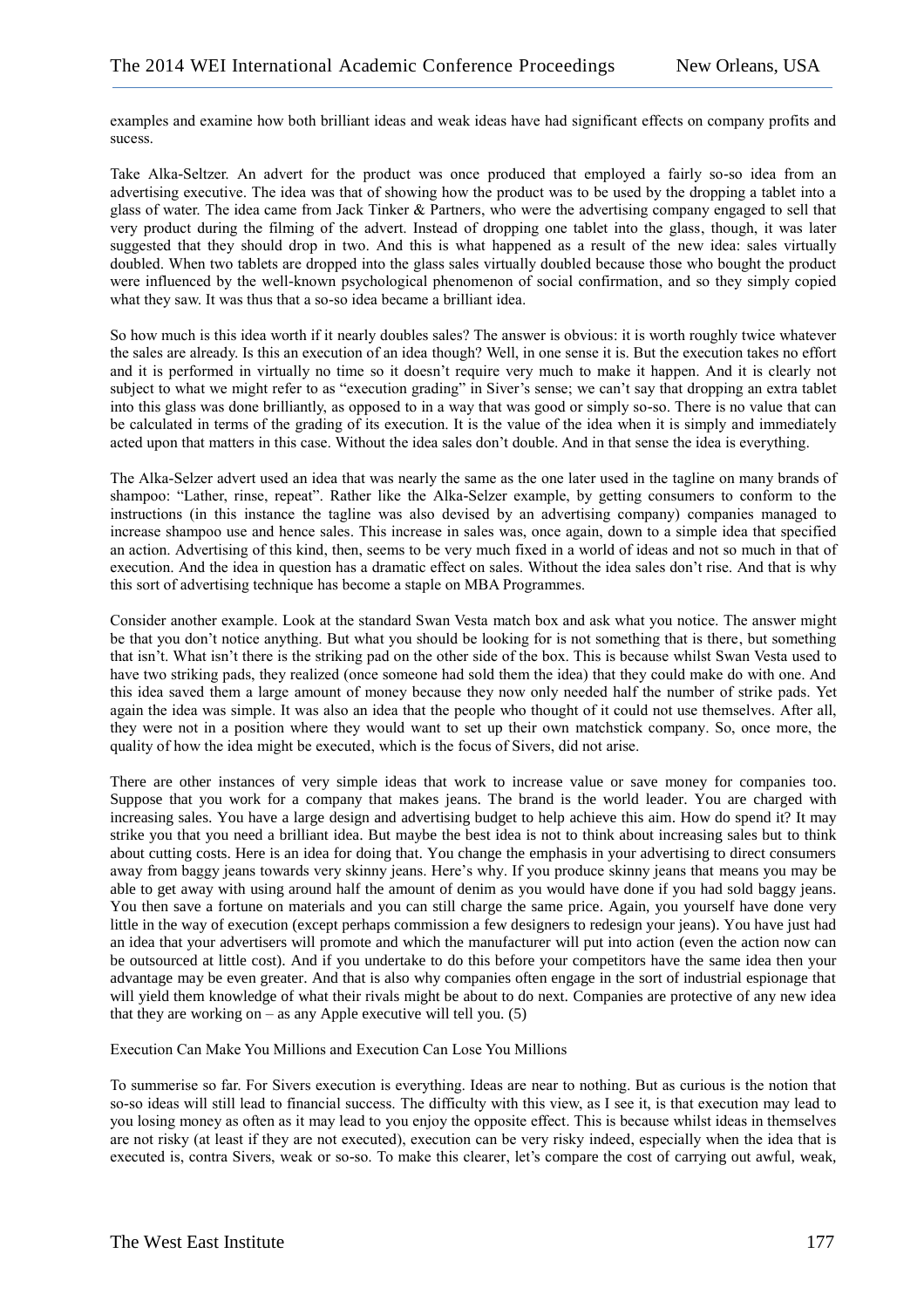| <b>AWFUL IDEA</b>     | $= -1$           |
|-----------------------|------------------|
| <b>WEAK IDEA</b>      | $= -1$           |
| <b>SO-SO IDEA</b>     | $= -1$           |
| <b>GOOD IDEA</b>      | $=1$             |
| <b>GREAT IDEA</b>     | $=10$            |
| <b>BRILLIANT IDEA</b> | $= 20$           |
|                       |                  |
| ALMOST NO COST        | $=$ \$1          |
| <b>LOW COST</b>       | $=$ \$1000       |
| <b>MEDIUM COST</b>    | $= $10,000$      |
| <b>HIGH COST</b>      | $=$ \$100,000    |
| <b>HUGE COST</b>      | $=$ \$1,000,000  |
| <b>IMMENSE COST</b>   | $=$ \$10,000,000 |

so-so, or even, on occasion, a good or brilliant idea. Reconstructing our table one more we might have something like this:

Once again, notice that there may be what I am calling an "idea threshold". Ideas, on this view, that register lower down the scale will just end up costing you money. This means that an awful, weak or so-so idea could cost you \$1 or as much as \$10,000,000 dollars depending on how much you spend on carrying it out. For example, New Coke seemed like a good idea, if not a brilliant idea, to those who thought of it. In fact,

" Coke had research and research on research proving conclusively that the formula change was the thing to do. What the company failed to understand was the nature of the brand that is an icon." (Tedlow, 2010: 127)

The problem lay not in how the research was executed, then, but in the fact that the idea of what New Coke meant was not properly assessed. And because it was not properly assessed New Coke bombed. So whilst executing an idea can be financially rewarding, it can also be very expensive; especially when the idea that seems so brilliant turns out to be nothing of the kind. This is also why ideas that are genuinely brilliant (as opposed to ones that seem brilliant at the time) matter so much. It is why Coke Zero is worth much more money as an idea than New Coke. And that is why companies are willing (and should be willing) to pay for really brilliant ideas. In other words, if very little value is placed on ideas and working out which are the genuinely brilliant ones then companies and institutions may fail – and fail really badly. New Coke didn't fail because the idea was not brilliantly executed. It failed because the idea wasn't any good.

A weak or awful idea may lead to even more than monetary losses too. A weak or awful idea, if executed, may even kill your customers and bankrupt the company. Take the aircraft manufacturer de Havilland. They designed an aircraft with square windows called the "de Havilland Comet." This wasn't just an awful idea financially. It was also a very dangerous idea. The problem was that at altitude the square windows were apt to fracture; and this led to many planes crashing and many customer deaths. So the execution and cost of implementing an idea need to be carefully measured in both financial and human terms. And that can be very negative as well as very positive. Again, this was an idea that seemed to be good and well executed.

Thus whilst ideas can acts as multipliers for profits, they can also act as multipliers for losses. A great deal depends on the real quality of the idea. And that is why ideas are so valuable. The quality of the idea is the often the main difference between winning and losing, success and failure, interest or boredom. (3)

The Regression Theory of Ideas

As I said at the beginning, there are plenty of books and articles that tell you ideas are of little value. Ideas, they will say, are:

Cheap to produce. (Fried and Hansson, 2010: 38) Plentiful. (Kaufman, 2010: 62) Worthless, unless acted upon. (Sivers, 2009)

It is simply assumed, often without argument or proof, that it is easy to generate ideas for next to no money using virtually no effort.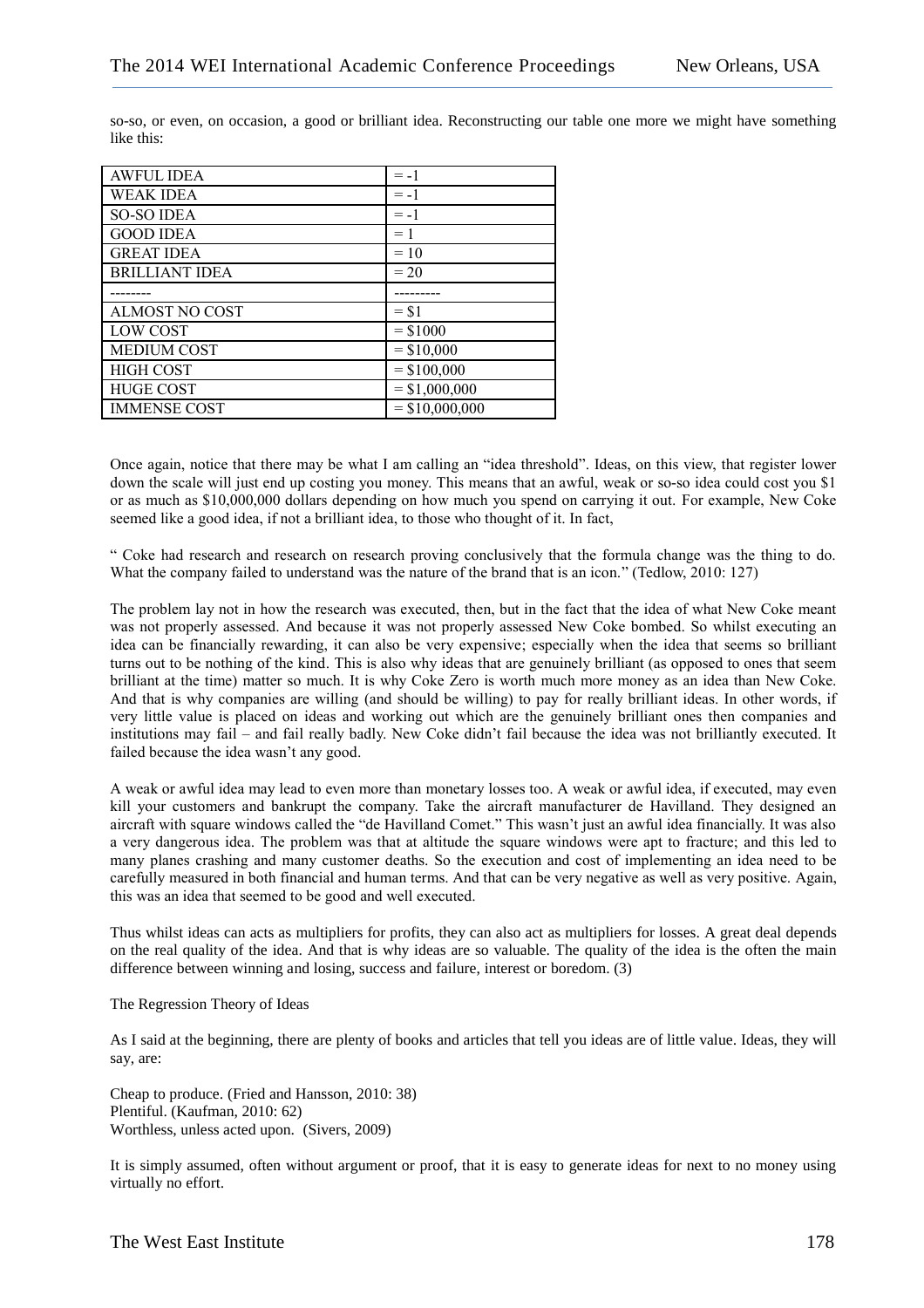But is that true? It is that easy to produce new ideas? Are they that plentiful? And are they really of such little value? My view, in contrast to this, is that brilliant ideas are actually:

Time consuming to produce. Rare. Valuable.

The reason for this brings us to what I call the "regression theory of ideas." This is the simple notion that ideas whether they are derived from individuals, companies or groups - cluster in such a certain way that there is a tendency for them to regress towards the mean. What this view amounts to is that most ideas tend to be average. There is, as it were, a spread that conforms roughly to the Normal (or Gaussian) Distribution. (I shall leave to one side the complexities of the mathematical models that fall under this heading.) So when we look at the range of the ideas that all individuals produce, what we may find is that some ideas are good, some (and usually most) are average, some are so-so and some are awful. And, if we are very lucky, one or two might be brilliant. (4)

To see this immediately just think of any great individual from history and ask how many brilliant ideas they had. One might think of the greatest scientists: Newton (gravity), Darwin (evolution), Einstein (relativity). Or else great entrepreneurs: Ford (the Model T), Disney (Mickey Mouse), Tim Berners-Lee (the World Wide Web). Then consider those many bands who have only had one great hit (you can have your choice of Carl Douglas's "Kung Fu Fighting", Dexys Midnight Runners' with "Come on Eileen" or Baha Men's "Who Let the Dogs Out"); or novelists (e.g. think Joseph Heller's "Catch 22") or economists (e.g. Adam Smith's "The Wealth of Nations") or philosophers (e. Machiavelli's "The Prince") who have only written one great book – usually on the basis of one brilliant idea. Of course, saying that they have only one brilliant idea is not to diminish the achievement of these highly creative individuals, it is simply to point out that even a cursory glance at the evidence does not yield the conclusion that ideas are as cheap and plentiful. Moreover, the real value of each of the ideas was in fact internal to how creative and brilliant each one was in itself. It was not simply a function of the fact that it was acted upon.

There is also a deeper reason for thinking that average ideas cluster in the way that I have suggested. And this is down to the well-known phenomenon of groupthink. This can best be explained by my own adaptation of some views that have been expressed very succinctly by Janis in *Victims of Groupthink*. (Janis in Tedlow, 2010, 2011: 38) The symptoms of groupthink that I am talking about arise because ideas that are nearer to some socially constructed norm frequently act as a form of resistance to ideas that are brilliant. And this manifests itself in:

\* A rejection of ideas that would cause the group to have to reconsider its existing assumptions.

\* The stifling of dissenting ideas that undermine shared illusions in collective terms.

\* Self-censorship by group members of ideas that appear to be dissenting or abnormal.

\* Self-appointed "mindguards" who protect the group from adverse ideas that might shatter shared beliefs, desires, or norms of action.

\* Stereotyping or demeaning the ideas of competitors.

In other words, it is all too easy to be protected from brilliant ideas because, by being rare or seeming to be rare, they can easily appear to be ridiculous or nonsensical. (Tedlow, 2010, 2011)

There is perhaps no better example of this than the case of Henry Ford whose own brilliant idea for the Model T started to regress towards the mean in the light of the progress made in the market by the competition afforded by the joint venture of General Motors and DuPont. The problem here occurred because Ford stuck with his idea of the "universal car" even as GM was realising that the new idea of market segmentation would inevitably win the day. With the Chevrolet for the poorest segment working class, the Pontiac for those who were poor but aspired to something better, the Oldsmobile for that were comfortably off but modest, and the Cadillac for the wealth (and flashy), GM simply outmaneuvered Ford with, what was then, a new and brilliant idea. (Tedlow, 2010, 2011: 24)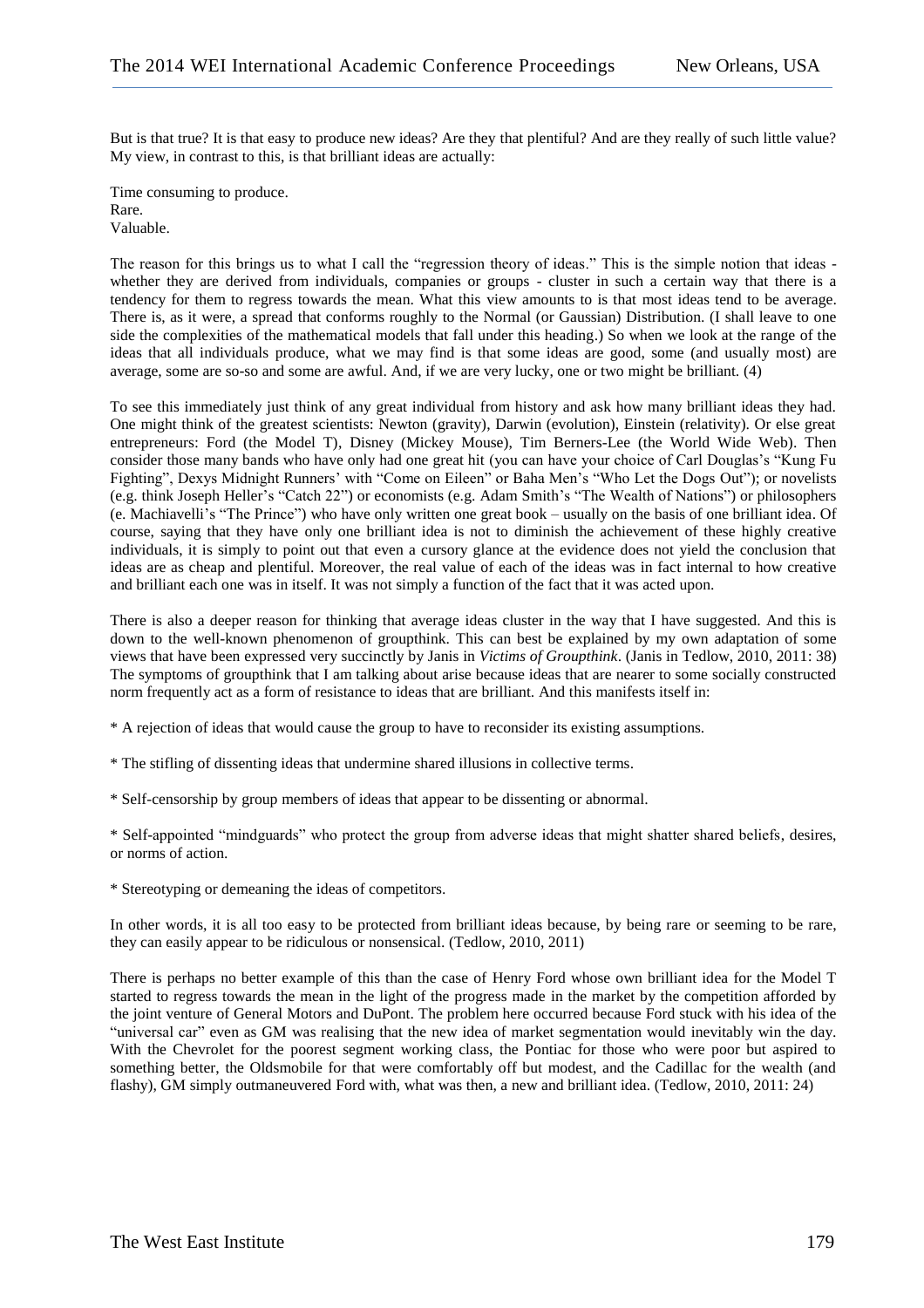#### **Conclusion**

There has always been competition for brilliant ideas. And it is easy to see why. Publishers often have to be sold the potential of a book on the idea alone because the book has often not been written. Filmmakers frequently rely on a pitch as they don't have time to read all the scripts that they are sent. Designers make drawings of products that are inspirational because there is not the money to make them first. Architects formulate plans that they know they will never build themselves. Advertising "creatives" devise campaigns to reach the consumer that are carried out by technical staff and sold by sales staff. Politicians make alterations to policies and presentations on the basis of "ideas" advice from policy makers, creative and advertising teams, and marketing executives because that is what they hope will persuade the electorate to vote for them.

As de Bono, the inventor of lateral thinking, says:

"Creativity is concerned with bringing about new ideas and updating old ones." (de Bono, 1971: 2)

What this discussion shows, then, is that you can't go from saying that brilliant ideas are multipliers to the idea that they are worth "nothing" (or a little more than that). This just doesn't follow. And that is why there are Non Disclosure Agreements (NDAs). It is also why the most brilliant idea is worth much more than Sivers claims. After all, wouldn't I be a bit stupid to accept \$20 for a brilliant idea that will make your company an extra \$190,000? And why would I give you any idea, let alone a brilliant one, for "nothing" in the first place? If there is a market in ideas (which there is) then if I go to Derek Sivers I will be pitching to the lowest bidder. And this simply makes no sense in term of any market mechanism for ideas that I can think of. (5)

Before any successful business comes to being someone has had the idea for it. It could be the idea that results in Coke Cola, Facebook, Apple or Amazon. So the question is this: Were these ideas virtually worthless before they were executed? If you are Sivers you will answer "yes". But this just seems rather implausible. Of course, it is easy to be wise after the event. It is a bit of a trick, you might say, because we have taken the successful execution of a business and then have worked backwards to conclude that the idea must have been of value before it was executed. Logically, it might be argued, we have committed the fallacy of affirming the consequent. Whatever logical conclusion you might try to draw here, though, it still seems like there is a great deal of the value in the original business lies in was the motivating idea. And so we may want to extrapolate and say that what has been true of the past will be true of the future.

If brilliant ideas are worth near to nothing then Derek Sivers would presumably be happy to give you a brilliant idea of his own for very little indeed (as long, presumably, as he had no intention of actualizing it). Would he do that though? I doubt it. And might he change his mind for the price of \$40? I doubt that too. A brilliant idea always has the potential to be acted upon and therefore there is always the prospect of making a great deal of money from it. That is why finding a brilliant idea feels like finding gold. It is like prospecting. That is also why finding a brilliant idea is so exciting: a brilliant idea embodies some much future potential; and a great deal of unrealized ambition.

The premise of Sivers's piece may be right: ideas are multipliers. And that is why it is an idea that is so interesting to discuss. However, just because you have a great premise does not mean that you will always be led to draw a great conclusion. The conclusion I draw is that the multiplier effect can tell you why brilliant ideas are worth so much. Derek Sivers says at the start of his now well-known piece: "It is so funny when I hear people being so protective of ideas." But if there is one idea that everyone in the United States feels protective of it is the "American Dream"; a brilliant yet simple idea that has shaped a nation. And even though it hasn't yet been executed, and even though one might say that it is not, strictly speaking, a business idea, it surely an idea that has been worth more than \$20 - and not just to business.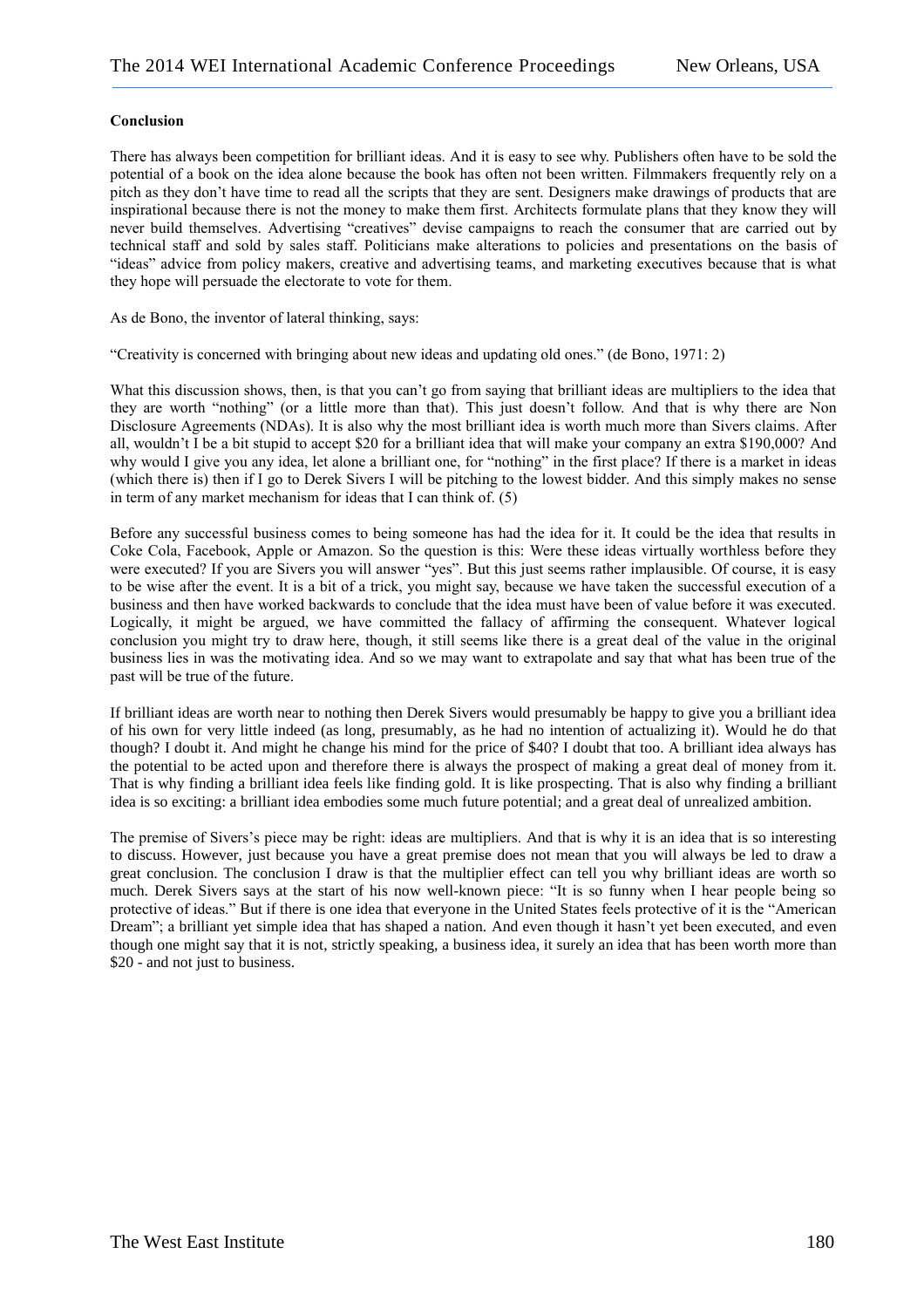### **Brief Biography**

Sean Hall is currently Leader in Contextual Studies in the Department of Design at Goldsmiths College, University of London. He has taught also taught on the Masters Programme in 'Creative and Cultural Entrepreneurship' at the same institution. He is the author of 'This Means This, This Means That: A User's Guide to Semiotics,' Laurence King Publications, Second Edition, 2012 – a book that has been translated into eight languages and is available in nine countries, including the US, UK, France, Italy, Spain, Greece, Hungary, South Korea, China, and Brazil.

#### **References**

Brockman, J. (ed.) (2012) This Will Make You Smarter, London: Doubleday De Bono, E. (1971) Lateral Thinking For Management: A Handbook, Harmondsworth, Middlesex: Penguin Fried and Hansson, (2010) Rework, London: Random House Kaufman, J. (2010) The Personal MBA: Master the Art of Business, New York: Penguin Kay, J. (2010) Obliquity, London: Profile Books Gallo, C. (2014) Talk Like TED, London: Macmillan Godin, S. (2005) The Purple Cow: Transform You Business by Being Remarkable, London: Penguin Books Lois, G. (2012) Damn Good Advice (for people with talent!), London: Phaidon Murphy, B. (2010) The Intelligent Entrepreneur, Virgin Books Murray, D. K. (2009) Borrowing Brilliance: The Six Steps to Innovation by Building on the Ideas of Others, London: Random House Thaler, R. H. and Sunstein, C. R. (2009) Nudge, London: Penguin Tedlow, R. S. (2001) Denial: Why Business Leaders Fail to Look Facts in the Face – and What to Do About It, New York: Penguin Trott, D. (2013) Predatory Thinking: Masterclass in Out-thinking The Competition, London: Macmillan

#### **Websites:**

Sivers, (2009) "Ideas Are Just a Multiplier of Execution" <http://sivers.org/multiply> Accessed: 4<sup>th</sup> May 2014

<http://www.snopes.com/business/genius/alka-seltzer.asp> Accessed:  $2<sup>nd</sup>$  July 2014

<http://dangerousminds.net/categories/category/design> Accessed: 2nd September 2014

[http://tmagazine.blogs.nytimes.com/2014/02/26/media-report-big-bad](http://tmagazine.blogs.nytimes.com/2014/02/26/media-report-big-bad-data/?_php=true&_type=blogs&_php=true&_type=blogs&_php=true&_type=blogs&_r=2)[data/?\\_php=true&\\_type=blogs&\\_php=true&\\_type=blogs&\\_php=true&\\_type=blogs&\\_r=2](http://tmagazine.blogs.nytimes.com/2014/02/26/media-report-big-bad-data/?_php=true&_type=blogs&_php=true&_type=blogs&_php=true&_type=blogs&_r=2) Accessed: 3rd October 2014

#### **Footnotes**

1) What is an idea anyway we might ask? Is an idea just in my head? If I jot it down is it still just an idea or have I partly executed it? What happens if there are drawings to go with it? What if the ideas appear in a book? Does this count as executing them? So is a business book an execution of an idea or not? Or does execution take place only when there is a business that is based on the book?

2) A weak idea, if Sivers is right, will still yield you \$1,000,000. But is there any company that would be ready to accept a weak idea and still proceed with it? Would any company really think that such an idea could, or would, yield them success or profit? I doubt it. Why would anyone make do with a weak idea? Ideas, as far as I can see, have to meet a perceived threshold. This means that they must, as a minimum, be considered, good. Otherwise, any old weak idea would do when starting a business.